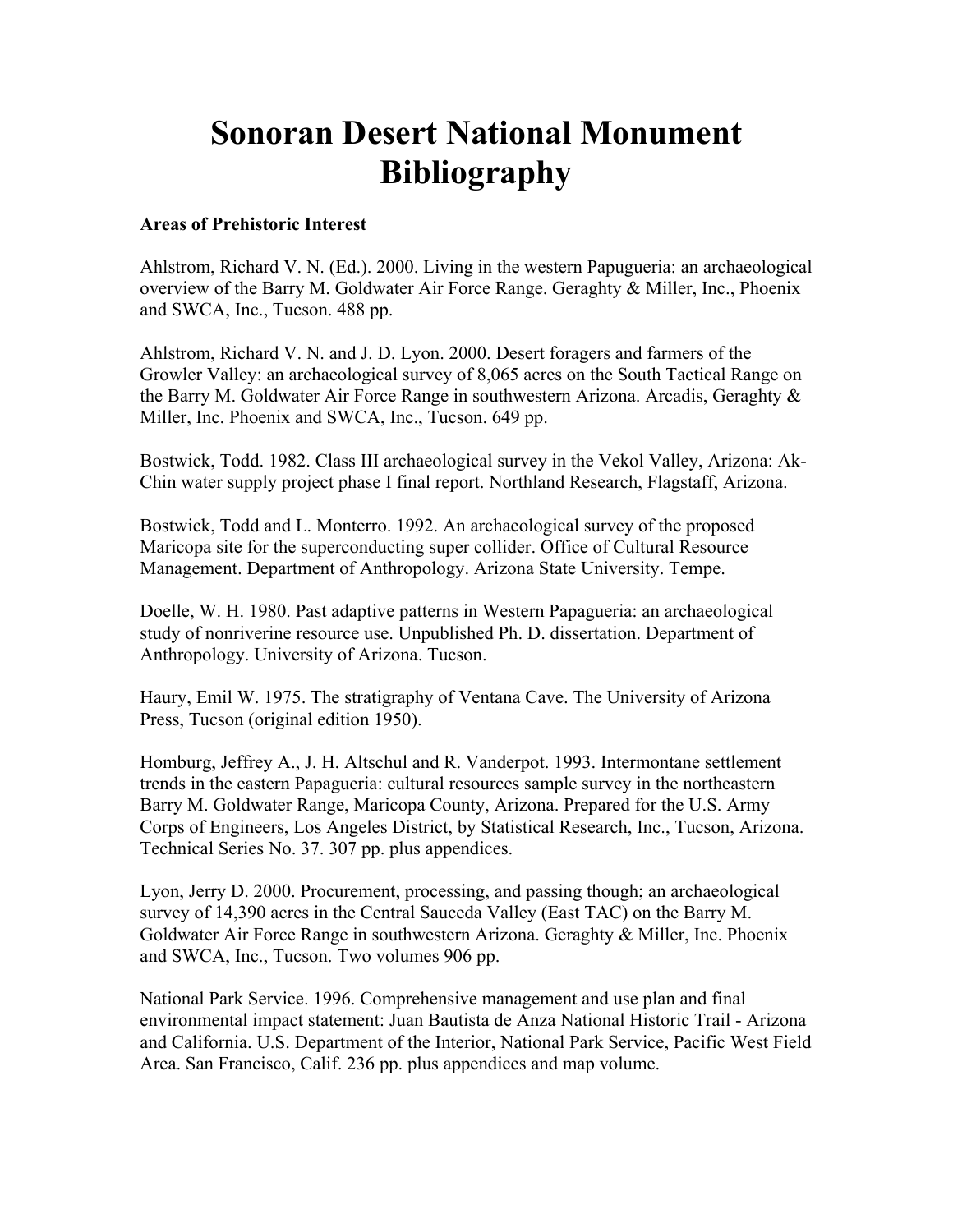Rankin, Adrianne. 2000a. Personal communication between Adrianne Rankin, Archaeologist, 56 RMO/ESMT, Luke Air Force Base, Arizona and Eugene A. Dahlem, Resource Advisor, Bureau of Land Management, Phoenix Field Office. July 29.

Rankin, Adrianne. 2000b. Personal communication between Adrianne Rankin, Archaeologist, 56 RMO/ESMT, Luke Air Force Base, Arizona and Eugene A. Dahlem, Resource Advisor, Bureau of Land Management, Phoenix Field Office. August 7.

Roberts, Heidi, R. V. N. Ahlstrom and D. Tucker (Eds.) 2000. East TAC: archaeological survey of 7,792 acres of the Barry M. Goldwater Air Force Range, Southwestern Arizona. Geraghty & Miller, Inc. Phoenix and SWCA, Inc., Tucson. 443 pp.

Rogge, A. E., G. P. Darrington, M. Keane and S. K. Bauer. 1995. Between Ajo and Gila Bend: cultural resource survey in the vicinity of four auxiliary airfields on the Barry M. Goldwater Air Force Range. Dames and Moore Intermountain Cultural Resource Services Research Paper No. 21. Phoenix.

Shumaker, Jon M. 2000. A class I cultural resources overview of the proposed Sonoran Desert National Monument, Maricopa and Pinal Counties, Arizona. Prepared for: The Coalition for Sonoran Desert National Monument. Tucson, Arizona. 19 pp.

Slaughter, Mark C., D. Tucker and A. Lascaux. 1997. Trade corridors and ethnic boundaries: an archaeological survey of 12, 089 acres along the San Cristobal and Growler Washes, Barry M. Goldwater Air Force Range, Arizona. Geraghty & Miller, Inc. Phoenix and SWCA, Inc., Tucson. 614 pp.

Tucker, David B. (Ed.). 2000. Footsteps on the bajada: an archaeological survey of 15,813 acres on the North Tactical Range of the Barry M. Goldwater Air Force Range in southwestern Arizona. Geraghty & Miller, Inc. Phoenix and SWCA, Inc., Tucson. Two volumes. 740 pp.

University or Arizona. 1996. Sampling for occurrence of small owls on the Barry M. Goldwater Range. School of Renewable Natural Resources. Report to U.S. Air Force, Luke AFB, Arizona.

University or Arizona. 1994. Sampling for occurrence of small owls on the Barry M. Goldwater Range. School of Renewable Natural Resources. Report to U.S. Air Force, 56 CES/CEVN, Luke AFB, Arizona.

University of Arizona. 2000. Sic Has Elid g Jewed ÒRespect the LandÓ A statement of natural and cultural resources management capability. Prepared for the Tohono OÕodham Nation, Sells, Arizona, by the Bureau of Applied Research in Anthropology, University of Arizona, Tucson. 69 pp. plus appendices.

#### **Areas of Historic Interest**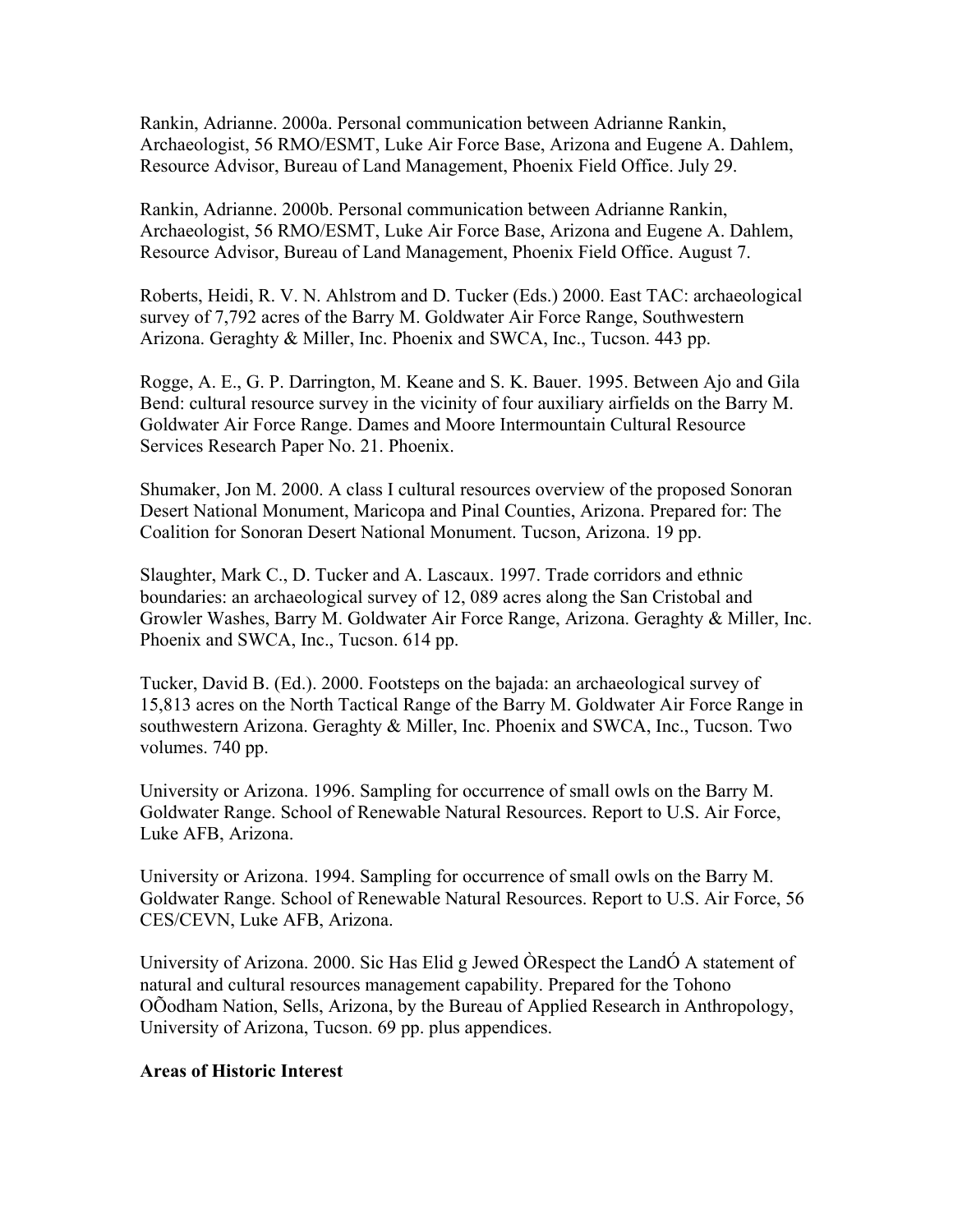Bieber, Ralph P. (Ed.). 1938. Exploring southwestern trails, 1846-1854. The Arthur H. Clark Co., Glendale, Calif.

Bliss, Robert. 1931. Journal of Robert Bliss with the Mormon Battalion. Utah State Historical Society Quarterly. Volume 4, No. 3. Salt Lake City, Utah.

Bumgardt, John R. 1976. From Sonora to San Francisco Bay, the expeditions of Juan Bautista de Anza 1774-1776. Historical Commission Press, Riverside, Calif.

Carter, Kate B. 1956. The Mormon battalion. Daughters of the Utah Pioneers. Salt Lake City, Utah.

Conkling, Roscoe P. and M. B. Conkling. 1947. The Butterfield Overland Mail, 1857 1869: Its organization and operation over the Southern Route to 1861; subsequently over the Central Route to 1866; and under Wells, Fargo and Company in 1869. Glendale, Calif. The Arthur H. Clark Company. Three volumes.

Cooke, Philip St. George. 1938. Journal of the march of the Mormon Battalion. Senate Document 31, Special Session, 1849. Washington, D.C. Reprinted in Exploring Southwest Trails, edited by Ralph P. Bieber. Vol. 7, Southwest Historical Series. Glendale, Calif. The Arthur H. Clark Company.

Etter, Patricia A. 1998. To California on the southern route 1849: A history and annotated bibliography. The Arthur H. Clark Company, Spokane, Washington. 178 pp.

Falk, Ode B. 1973. Destiny road, the Gila trail and the opening of the southwest. Oxford Press. New York.

Golden, Frank A. 1928. The march of the Mormon battalion. The Century Company. New York and London.

Hackbarth, Mark R. 1995. Archaeological survey of the Butterfield Stage overland route, Gila Bend to Mobile, Maricopa County, Arizona. Prepared for the BLM, Phoenix District, Lower Gila Resource Area. Northland Research, Inc. Phoenix, Arizona. 73 pp.

Hague, Harlan. 1978. The first California trail: the southern route. Overland Journal 5 (Winter 1987); 41-50. The Road to California: The Search for a Southern Overland Route, 1540-1848. Glendale, Calif. The Arthur H. Clark Company.

Hammond, George P. and E. H. Howe (Eds.) 1950. Overland to California: On the southwestern trail, 1849. University of California Press, Berkeley and Los Angeles.

Homburg, Jeffrey A., J. H. Altschul and R. Vanderpot. 1993. Intermontane settlement trends in the eastern Papagueria: cultural resources sample survey in the northeastern Barry M. Goldwater Range, Maricopa County, Arizona. Prepared for the U.S. Army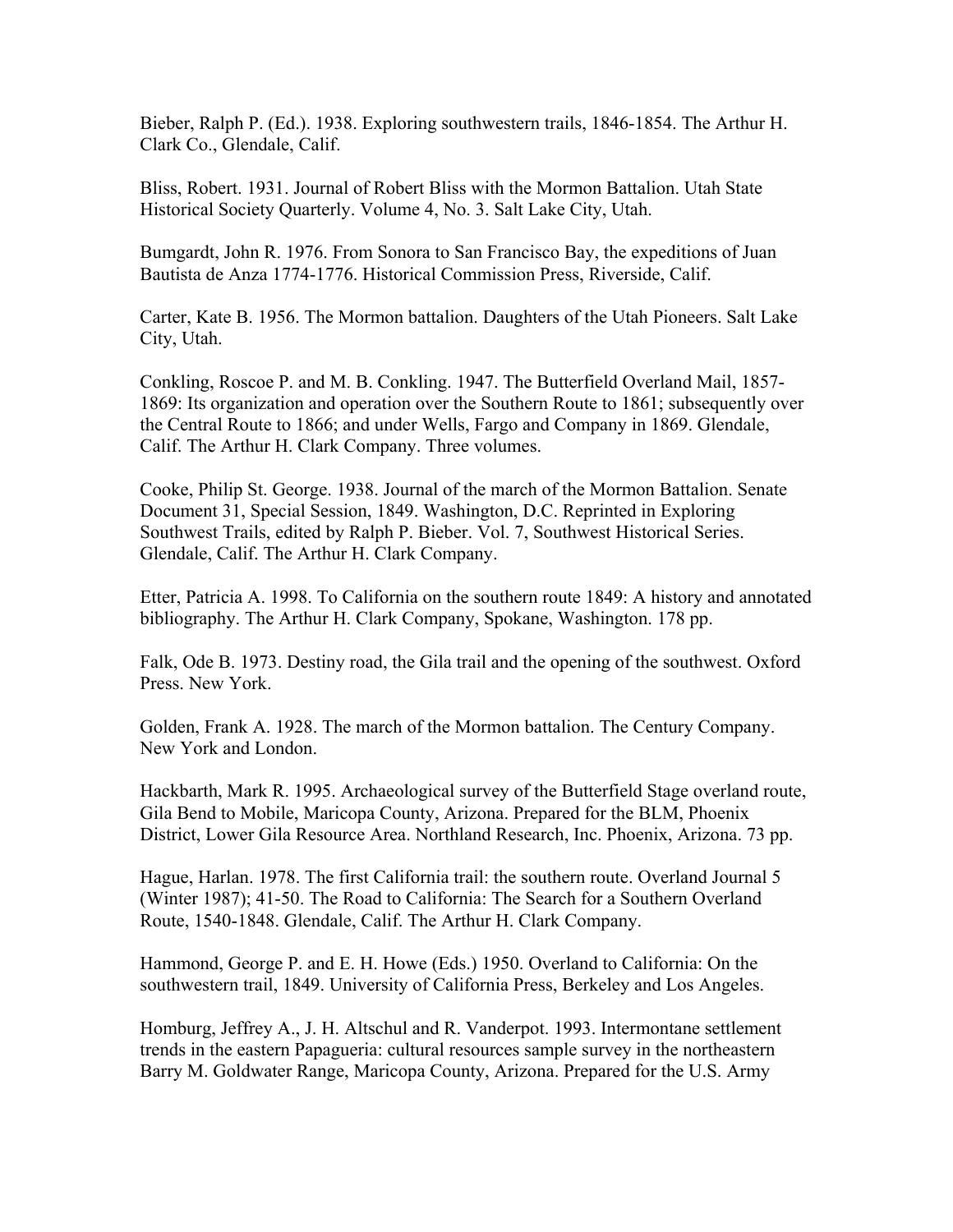Corps of Engineers, Los Angeles District, by Statistical Research, Inc., Tucson, Arizona. Technical Series No. 37. 307 pp. plus appendices.

Hosmer, John (Ed.). 1991. From the Santa Cruz to the Gila in 1850: an excerpt from the overland journal of William P. Huff. Journal of Arizona History 32 (Spring 1991).

Jackson, W. Terpentine. 1964. Wagon roads west. University of Nebraska Press. Lincoln, Nebraska.

Jones, Nathanial V. 1931. The journal of Nathaniel V. Jones with the Mormon Battalion. Utah Historical Quarterly 4(1).

Kramer, Kevin. 1992. History of the Butterfield Trail in Arizona. Unpublished manuscript, Small Manuscripts Collection. Arizona Collection, Arizona State University. Tempe.

Peterson, Charles S. 1972. Mormon Battalion Trail Guide. Utah State Historical Society. Salt Lake City, Utah.

Pourade, Richard F. 1971. Anza conquers the desert. The Anza expeditions from Mexico to California and the Founding of San Francisco, 1774 to 1776. Copley Books. San Diego, California.

Riley, Frank. 1976. De AnzaÕs route today. Worldway Publishing Company. Los Angeles, Calif.

Talbot, Dan. 1992. A historical guide to the Mormon Battalion and Butterfield Trails. Westernlore Press. Tucson, Arizona. 124 pp.

Wright, Lyle H. and J. M. Bynum. The Butterfield Overland Mail (Waterman L. Ormsby). 1942. The Huntington Library, San Marino, Calif.

University of Arizona. 2000. Sic Has Elid g Jewed ÒRespect the LandÓ A statement of natural and cultural resources management capability. Prepared for the Tohono OÕodham Nation, Sells, Arizona, by the Bureau of Applied Research in Anthropology, University of Arizona, Tucson. 69 pp. plus appendices.

#### **Areas of Biological Interest**

AGFD. 1996. Wildlife species of special concern in Arizona (Draft). Arizona Game and Fish Department, Phoenix, Arizona. October 14. 40 pp.

Anderson, John. 2000. Personal communication between John Anderson, Botanist, Bureau of Land Management, Arizona State Office and Eugene A. Dahlem, Resource Advisor, Bureau of Land Management, Phoenix Field Office. August 1.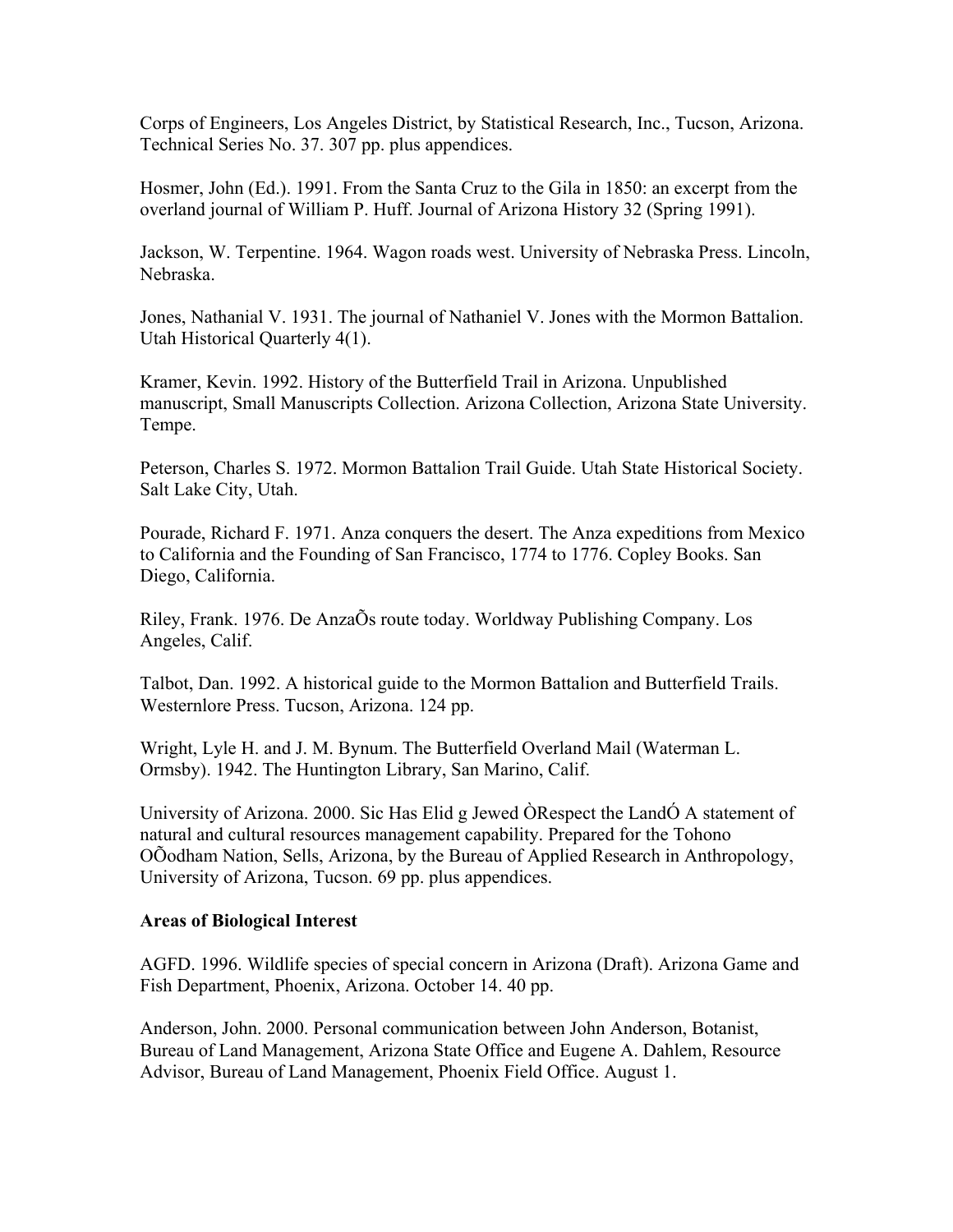Antevs, E. 1962. Late Quaternary climate changes in Arizona. American Antiquity 28:193-198.

Anthony, R. G. and N. S. Smith. 1977. Ecological relationships between mule deer and white-tailed deer in southeastern Arizona. Ecological Monographs 47:255-277.

ARCADIS, Geraghty & Miller. 1998a. Water resource assessment for the Barry M. Goldwater Range including the Cabeza Prieta National Wildlife Refuge and Gila Bend Auxiliary Field. Report prepared for the Bureau of Land Management and U.S. Air Force, Luke Air Force Base, Arizona.

Barnes, Will C. 1988. Arizona place names. University of Arizona Press. Tucson.

Benson, L. 1982. The cacti of the United States and Canada. Stanford University Press. Stanford, Calif.

Bibles, Brent and L. K. Harris. 1999. Neotropical migratory bird monitoring program Barry M. Goldwater Air Force Range, Arizona. Prepared by Harris Environmental Group, Inc. for the U. S. Air Force, Luke Air Force Base, Arizona. 58 pp.

BLM 1988a. Lower Gila South RMP/EIS, Environmental Assessment AZ-027-7-21. 36 pp.

BLM. 1988b. Rangewide plan for managing habitat of desert bighorn sheep on public lands. U.S. Department of the Interior, Bureau of Land Management, Washington, D.C. 41 pp.

Brown, D. E. 1978. The vegetation and occurrence of chaparral and woodland flora on isolated mountains within the Sonoran and Mojave Deserts in Arizona. Journal of the Arizona-Nevada Academy of Science 13:7-12.

Brown, D. E., (Ed.) 1982. Biotic Communities of the American Southwest-United States and Mexico Desert Plants. Vol. 4, Num. 1-4, Published by the University of Arizona for the Boyce Thompson Southwestern Arboretum.

Brown, D. E. 1991. Looking for the Yuma puma. Pages 16-25 in Defenders Magazine. May-June.

Bryan, Kirk. 1925. The Papago Country, Arizona. United States Geological Survey Water-Supply Paper No. 499. Government Printing Office, Washington, D.C.

Chambers Group, Inc. 1993. Biological resource surveys of proposed helicopter gunnery site expansion on the Barry M. Goldwater Air Force Range. Prepared for U.S. Army Corps of Engineers Los Angeles District.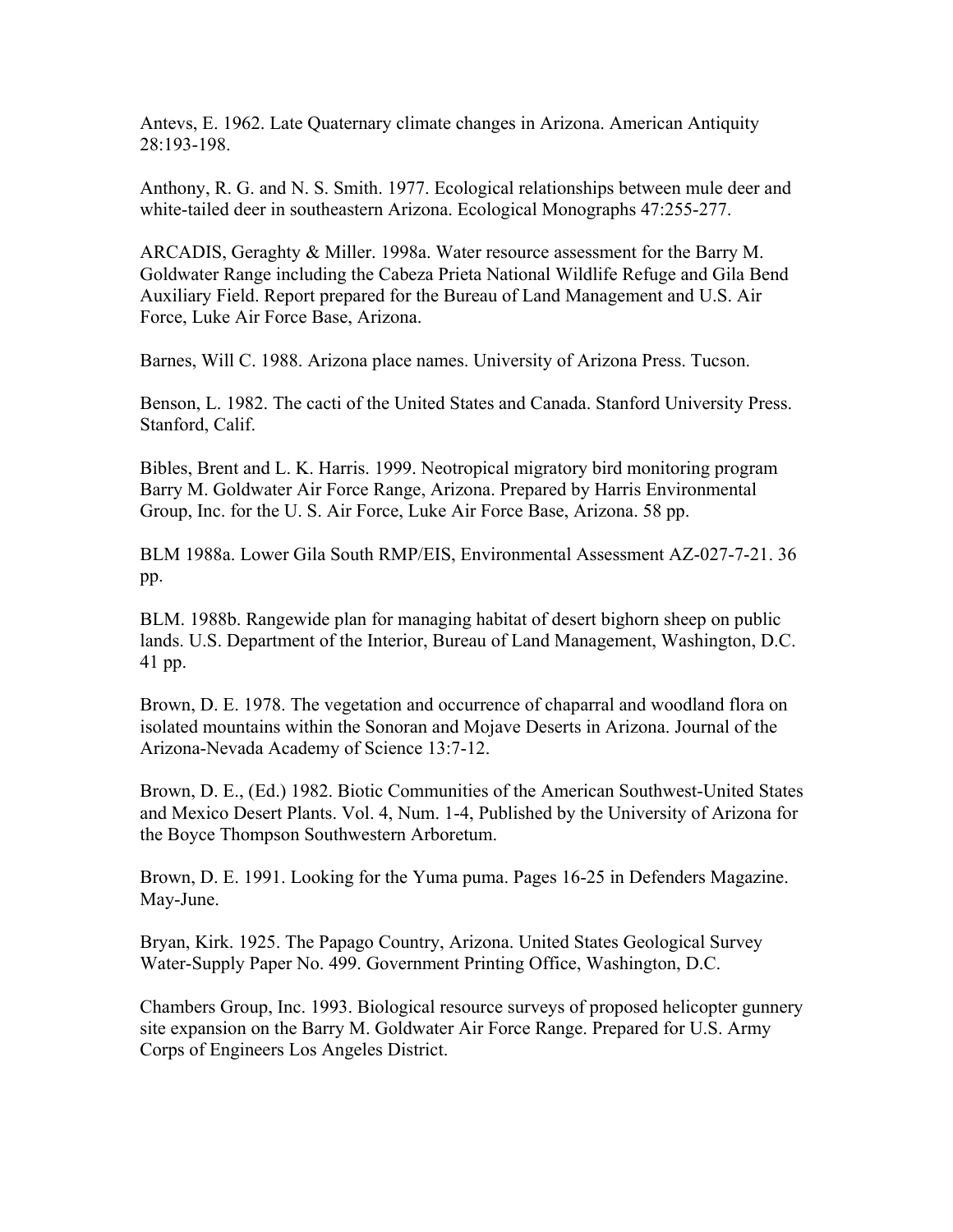Chambers Group, Inc. 1994. Biological resource surveys of the proposed helicopter gunnery site expansion on the Barry M. Goldwater Air Force Range, Maricopa County, Arizona. Prepared for U.S. Army Corps of Engineers Los Angeles District.

Collins, M. D. and T. E. Corman. 1995. Cactus ferruginous pygmy-owl surveys in Arizona 1993-1994 season. Nongame and Endangered Wildlife Program Technical Report 37. Arizona Game and Fish Department, Phoenix, Arizona.

Dalton, Virginia M., D. C. Dalton and S. L. Schmidt. 1994. Roosting and foraging use of a proposed military training site by the long-nosed bat, Leptonycteris curasoae. Contract No. DACA65-94-M-0831l, DACA65-94-M-0753. Luke Air Force Base, Arizona. 34 pp.

Dalton, Virginia M. and D. C. Dalton. 1994. Mine/bat survey: eastern and western sections Barry M. Goldwater Air Force Range. Contract No. DACA65-92-M-1138. Prepared for U. S. Air Force, Luke Air Force Base, Arizona. 113 pp.

Dalton, Virginia M. and D. C. Dalton. 1999. Bat roost survey of the eastern section of the Barry M. Goldwater Air Force Range. Contract Nos. F02604-97-MS179 and F02604-98 MV003. Prepared for U.S. Air Force, Luke Air Force Base, Arizona. 26 pp.

Dalton, Virginia M. and D. C. Dalton. 2000. Foraging habitat and activity of the California leaf-nosed bat, Macrotus californicus, located on the eastern section of the Barry M. Goldwater Air Force Range. Final Report. Prepared for: ARCADIS Geraghty & Miller, Inc. AG&M Job No. AZ000518.0014.

Dames and Moore. 1994a. Luke Air Force Base legacy studies desert tortoise surveys. Report to Luke Air Force Base. J&M Job #010116-406-050. 10 pp. plus appendices.

Dames and Moore. 1994b. Neotropical migratory bird monitoring program, Barry M. Goldwater Air Force Range, Arizona. Prepared for the U.S. Air Force, Luke Air Force Base, Arizona. 45 pp.

Dames and Moore. 1996. Sensitive species surveys on the Barry M. Goldwater Range. Final Report. Prepared for the Department of Defense, Luke Air Force Base, Arizona. December.

Dames and Moore. 1998a. Small mammal study: effects of military training on small mammal populations and habitats. Prepared for: Luke Air Force Base, Arizona. D&M Job 01016-616-050. 12 pp. plus appendices.

Dames and Moore. 1998b. Cactus ferruginous pygmy-owl survey Barry M. Goldwater Range, Arizona 1996-1998. Dames and Moore Job No. 010156-633-050. Prepared for U.S. Air Force, Luke Air Force Base, Arizona. 10 pp. plus maps and appendix.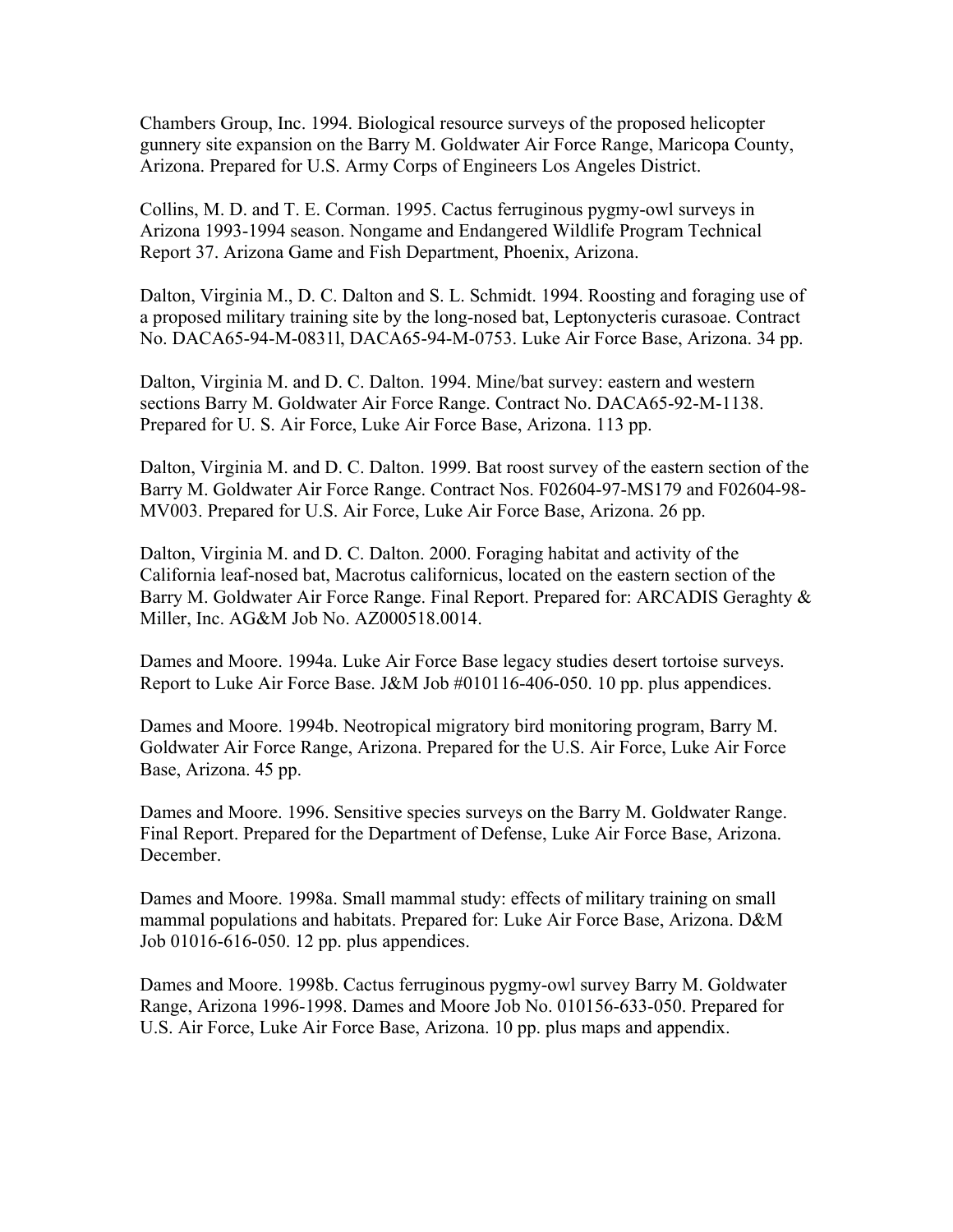Dames and Moore. 1999. Small owl monitoring on the Barry M. Goldwater Range. D&M Job No. 01016-690-050. Prepared for U.S. Air Force, Luke Air Force Base, Arizona. 32 pp.

DeVos, James C., Jr. and R. W. Clarkson. 1990. A historic review of ArizonaÕs water developments with discussions on benefits to wildlife, water quality and design considerations. In: Wildlife Water Development. Nevada Department of Wildlife. Reno, Nevada. 192 pp.

Donahue, D.L. 2000. The Western Range Revisited: Removing Livestock from Public Lands to Conserve Native Biodiversity. Legal History of North America, Volume 5. University of Oklahoma. 352 pp.

Eddy, T. A. 1961. Foods and feeding patterns of the collared peccary in southern Arizona. Journal of Wildlife Management. Vol. 25:248-257. July.

Geo-Marine, Inc. 1994. Sonoran desert tortoise inventories for Luke Air Force Base, Arizona. Prepared for U. S. Army Corps of Engineers. Contract No. DACA63-90-D-0061.

Geraghty & Miller, Inc. and SWCA, Inc. 1997. Acuna cactus survey report on portions of the Barry M. Goldwater Range. Prepared for the U. S. Air Force, Luke Air Force Base, Arizona. 19 pp.

Geraghty & Miller, Inc. and SWCA, Inc. 1997. Wetlands and floodplains overview for the Barry M. Goldwater Range including the Cabeza Prieta National Wildlife Refuge. Prepared for the U. S. Air Force, Luke Air Force Base, Arizona. 22 pp.

Gunn, John. 1990. ArizonaÕs standard rainwater catchment. In: Wildlife Water Development. Nevada Department of Wildlife. Reno, Nevada. 192 pp.

Hagan, John M. III and D. W. Johnston. 1992. Ecology and conservation of neotropical migrant landbirds. Smithsonian Institution Press, Washington, DC. 609 pp.

Hall, E. Raymond and K. R. Kelson. 1959. The mammals of North America. The Ronald Press Company, New York. Two volumes; 1083 pp. plus indices.

Hardy, P. C. 1997. Habitat selection of elf owls and western screech-owls in the Sonoran Desert. M.S. Thesis. University of Arizona, Tucson. 140 pp.

Harrison, Hal H. 1979. A field guide to western birds nests. Houghton Mifflin Company, Boston. 279 pp.

Hays, C. L. and P. R. Krausman. 1993. Nocturnal activity of female desert mule deer. Journal of Wildlife Management. 57(4); 897-904.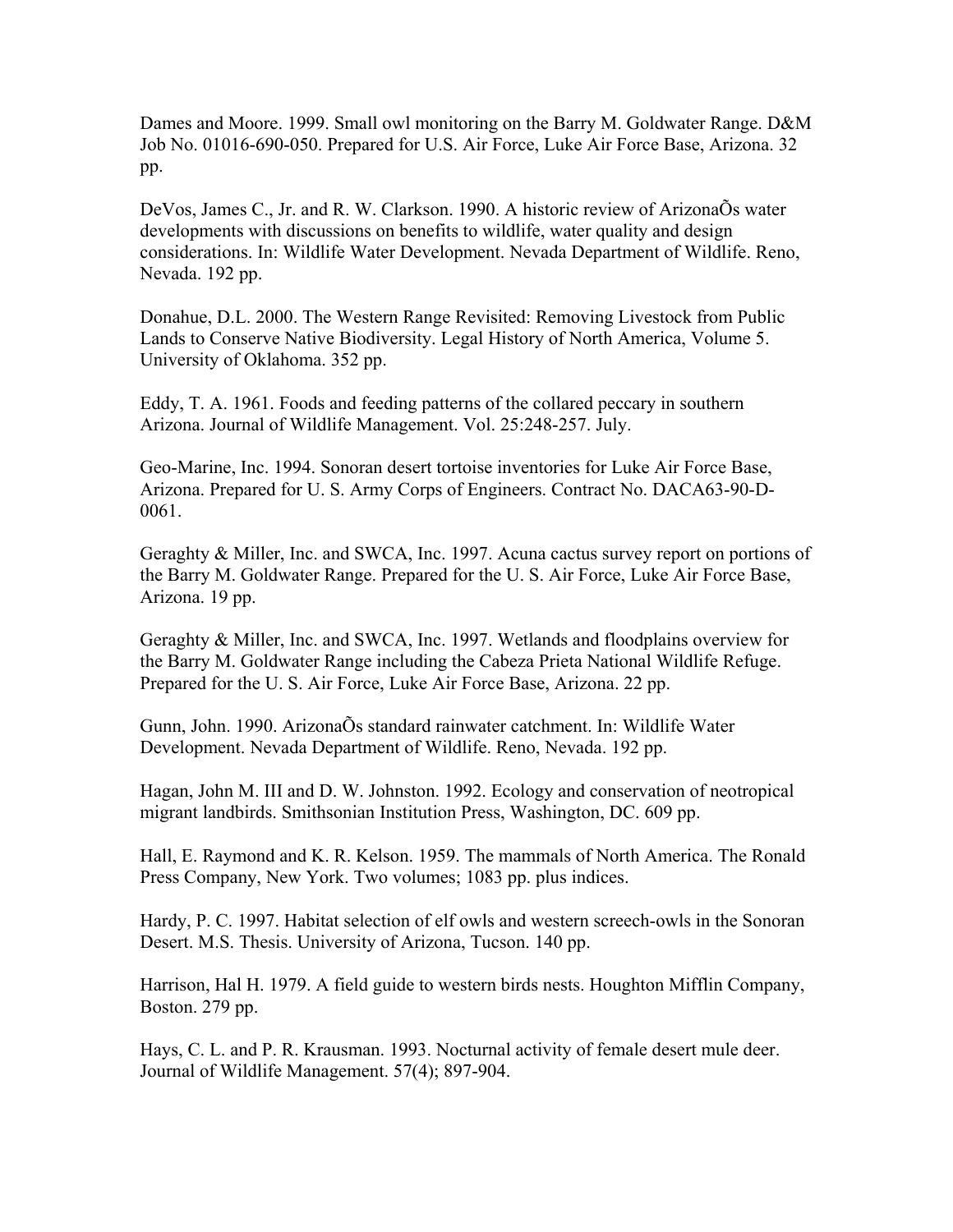Hervert, John. 2000. Personal communication between John Hervert, Wildlife Biologist for Arizona Game and Fish Department, Region 4, Yuma and Eugene A. Dahlem, Resource Advisor, Bureau of Land Management, Phoenix Field Office. August 9.

Hoffmeister, D. F. 1986. Mammals of Arizona. University of Arizona Press. Tucson, Arizona.

Hughes, K. S. 1991. Sonoran pronghorn use of habitat in southwest Arizona. M. S. Thesis. University of Arizona, Tucson. 86 pp.

Johnsgard, Paul A. 1973. Grouse and quails of North America. University of Nebraska. Lincoln. 553 pp.

Jones, K. B., L. P. Kepner and W. G. Kepner. 1983. Anurans of Vekol Valley, central Arizona. Southwestern Naturalist 28: 469-470.

Kearney, Thomas H. and R. H. Peebles. 1951. Arizona flora. University of California Press, Berkeley. 1085 pp.

Klauber, L. M.. 1972. Rattlesnakes: their habits, life histories and influence on mankind. Univ. of California Press, Berkeley and Los Angeles. Two volumes, 1533 pp.

Kunz, Thomas H. 1988. Ecological and behavioral methods for the study of bats. Smithsonian Institution. 533 pp.

Malusa, J. 1995. Noteworthy collections: Arizona, Berberis harrisoniana Kearney and Peebles. Madrona 4(3). pp. 408-409.

Marshall, R. M. 2000. Letter from Rob Marshall, The Nature Conservancy, Tucson, Arizona, to Gene Dahlem, Bureau of Land Management, Phoenix Field Office. May 30.

Marshall, R. M., S. Anderson, M. Batcher, P. Comer, S. Cornelius, R. Cox, A. Gondor, D. Gori, J.Humke, R. Paredes Aguilar, I. E. Parra, S. Schwartz. 2000. An ecological analysis of conservation priorities in the Sonoran Desert ecoregion. Prepared by The Nature Conservancy Arizona Chapter, Sonoran Institute and Instituto del Medio Ambiente y el Desarrollo Sustentable del Estado de Sonora with support from Department of Defense Legacy Program, Agency and Institutional partners. Tucson, Arizona. 146 pp.

McIvor, D. E., J. A. Bissonette, and G. S. Drew. 1994. A critical review of the status of the Yuma mountain lion Felis concolor browni. Utah Cooperative Wildlife Research Unit, College of Natural Resources, Department of Fisheries and Wildlife. Utah State University; Logan, Utah. 153 pp.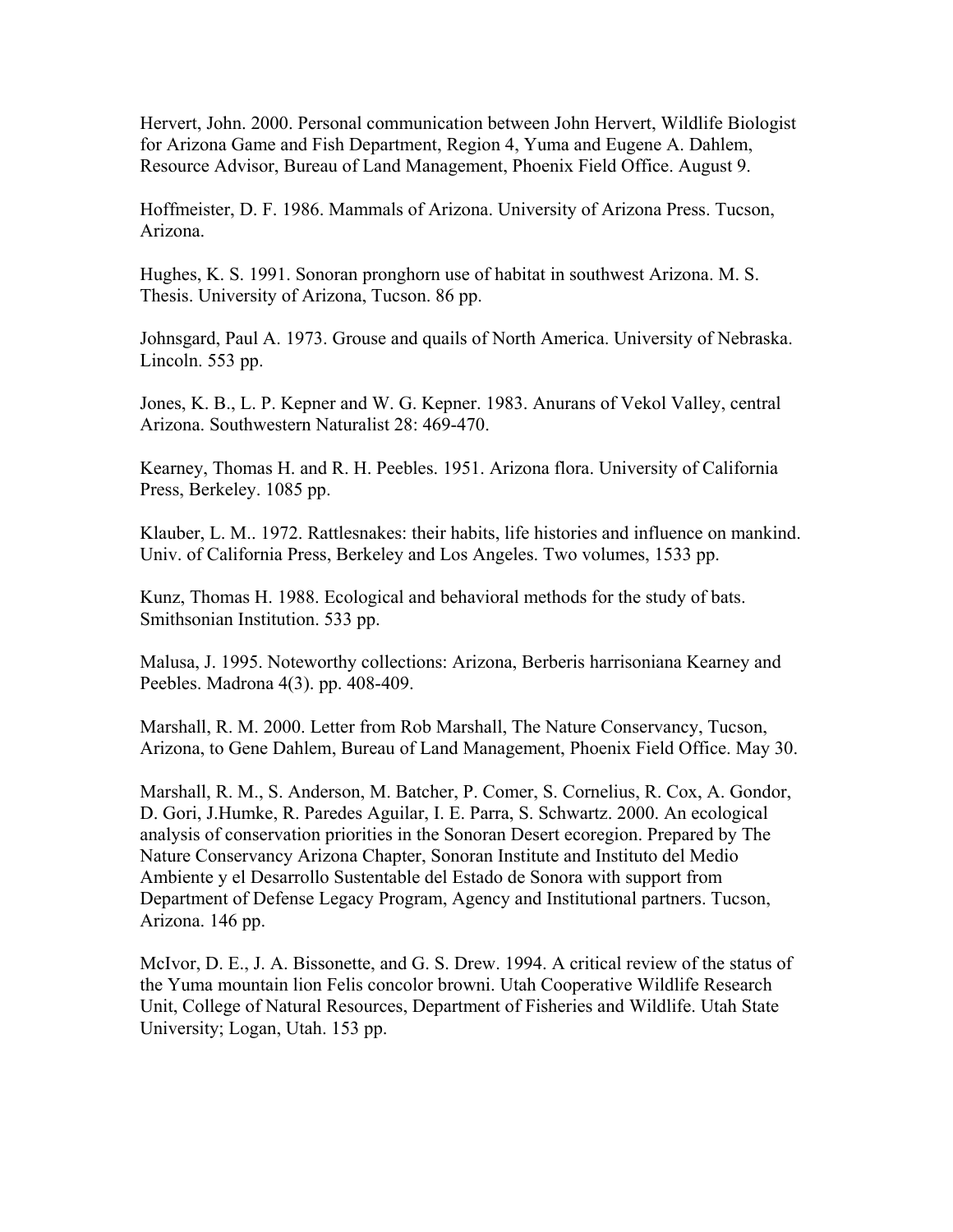Millsap, B. A. and R. R. Johnson. 1988. Ferruginous pygmy-owl. Pages 1370139 in R. L. Glinski et al., eds. Proceedings of the Southwest Raptor Management Symposium and Workshop. National Wildlife Federation. Washington, D. C.

Monson, Gale and L. Sumner. 1980. The desert bighorn sheep. The University of Arizona Press, Tucson. 370 pp.

Morrison, Michael L. and N. L. Brown. 1994. Sampling occurrence for small owls on the Barry M. Goldwater Range. Final Report. USAF Project No. F026049M5336. University of Arizona School of Renewable Natural Resources. Tucson. 26 pp. plus maps.

Morrison, Michael L., P. C. Hardy and D. J. Griffin. 1996. Sampling for occurrence of small owls on the Barry M. Goldwater Range. Prepared by the School of Renewable Natural Resources, University of Arizona, for the U. S. Air Force, Luke Air Force Base, Arizona. 109 pp. plus maps.

Morrison, Michael L., P. C. Hardy, D. J. Griffin and A. J. Kuenzi. 1997. Neotropical migratory bird monitoring program Barry M. Goldwater Air Force Range, Arizona. Prepared by the School of Renewable Natural Resources, University of Arizona, for the U. S. Air Force, Luke Air Force Base, Arizona. 166 pp.

Newton, Ian. 1979. Population ecology of raptors. Buteo Books. Vermillion, South Dakota. 339 pp.

Ockenfels, R. A., D. E. Brooks and C. H. Lewis. 1991. General ecology of Coues whitetailed deer in the Santa Rita Mountains: a final report. Technical Report Number 6. Arizona Game and Fish Department Research Branch. Phoenix. 73 pp.

Rautenstrauch, K. H. and P. R. Krausman. 1989. Influence of water availability on movements of desert mule deer. Journal of Mammalogy. 70:197-201.

Reichenbacher, F. W. and J. D. Taiz. 1993. Cactus ferruginous pygmy-owl survey of a proposed helicopter gunner range on the Barry M. Goldwater Air Force Gunnery Range. Southwestern Field Biologists report prepared for The Chambers Group, Inc., Irvine, Calif.

Robichaux, R. H. 1999. Ecology of Sonoran Desert plants and plant communities. University of Arizona Press, Tucson.

Shreve, Forrest and I. L. Wiggins. 1964. Vegetation and flora of the Sonoran Desert. Stanford University Press. Stanford, California. 1740 pp.

Schweinsburg, R. E. 1971. Home range, movements, and herd integrity of the collard peccary. Journal of Wildlife Management. Vol. 35:455-460. July.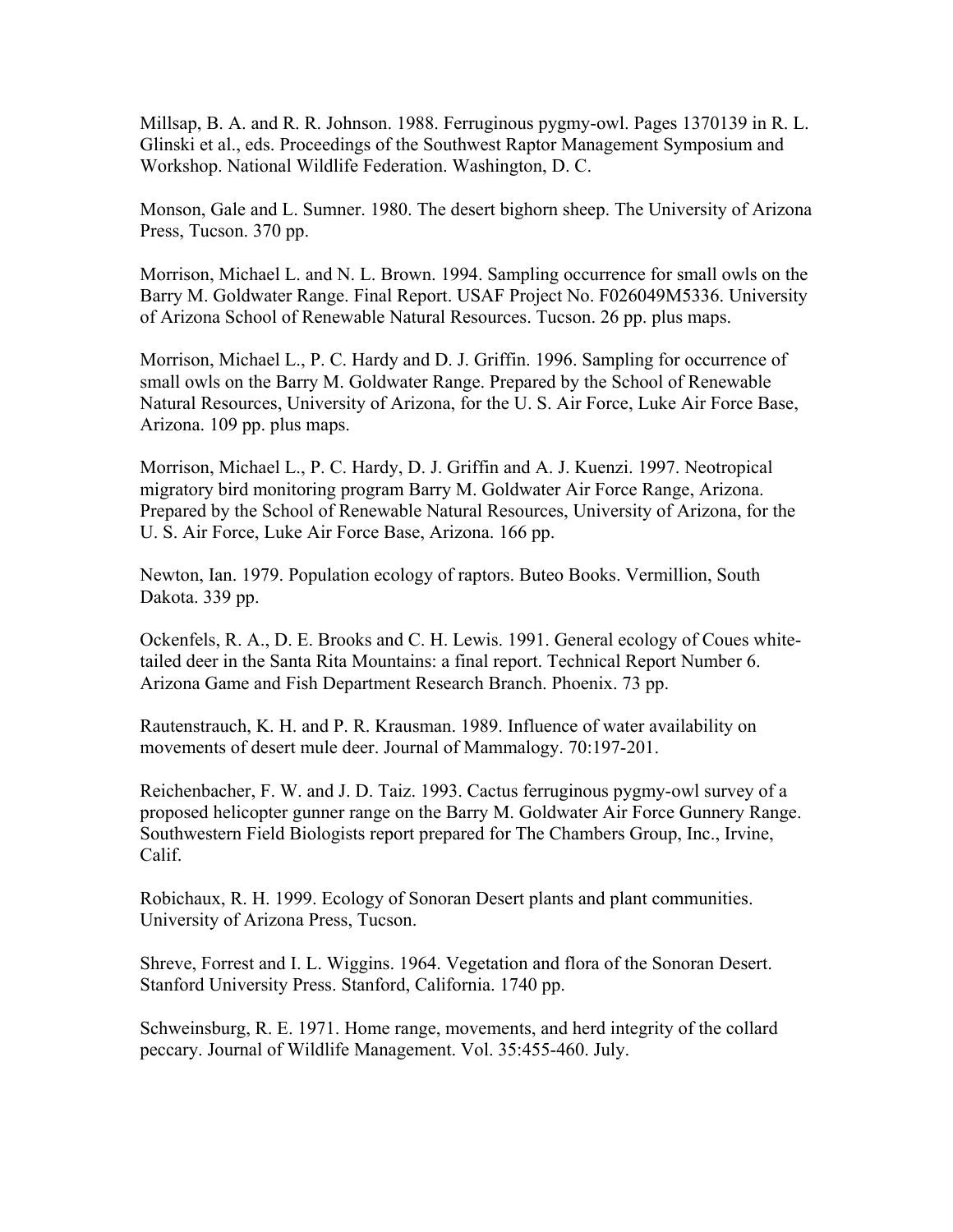Smith, Hobart. 1946. Handbook of lizards; lizards of the United States and of Canada. Comstock Publishing Associates, A Division of Cornell University Press, Ithaca, New York. 557 pp.

Spaulding, Geoffrey W. 1996. The initial study of a glacial-age packrat midden from the Barry M. Goldwater Air Force Range. Dames and Moore, Phoenix, Arizona. Prepared for the U. S. Air Force, Luke Air Force Base, Arizona. D&M Job No. 01016-583-050. 18 pp.

SWNRMC. 2000. An assessment of the desirability to change the future management of natural resources in ÒAreas 1" and Ò9" located in the Sand Tank Mountains and Sentinel Plain, Maricopa County, Arizona. Prepared for Friends of Cabeza Prieta by Southwest Natural Resources Management Consultants. Mesa, Arizona. 17 pp. plus appendices.

Turner, D. S., R. S. Felger, K. Mauz and C. S. Funicelli. 2000. Biological resources of the proposed Sonoran Desert National Monument, Arizona. A report from the Drylands Institute. Prepared for Sonoran Desert National Park Project. Tucson. 86 pp.

University of Arizona. 1986. Natural resources management plan for Luke Air Force Range. Prepared for the U. S. Air Force - Tactical Air Command. Luke Air Force Base, Arizona.

USAF. 1999. Renewal of the Barry M. Goldwater Range land withdrawal. Final Legislative Environmental Impact Statement. Volume 1. U. S. Air Force, Luke Air Force Base, Arizona.

U. S. Fish and Wildlife Service. 1998. Sonoran Pronghorn Final Recovery Plan. Albuquerque, New Mexico. 70 pp.

U. S. Fish and Wildlife Service. 1995. Lesser long-nosed bat recovery plan. Albuquerque, New Mexico.

Van Devender, T. R. 1990. Late Quaternary vegetation and climate of the Sonoran Desert, United States and Mexico. PP. 134-165 in J. L. Betancourt, T. R. Van Devender and P. S. Martin (Eds.), Packrat Middens. The Last 40,000 years of Biotic Change. University of Arizona Press, Tucson.

Walmo, Olaf C. 1981. Mule and black-tailed deer of North America. Wildlife Management Institute. University of Nebraska Press. Lincoln. 605 pp.

Wirt, Elizabeth B. 1988. Two desert tortoise populations in Arizona. Bureau of Land Management, Phoenix District, Arizona. Contract #AZ-950-RFQ 6-18.

Wirt, Elizabeth B. and P. A. Holm. 1997a. Summertime climatic buffering provided by tortoise shelter sites in the Sand Tank Mountains. Prepared for 56 CES/CEVN, Luke Air Force Base, Arizona.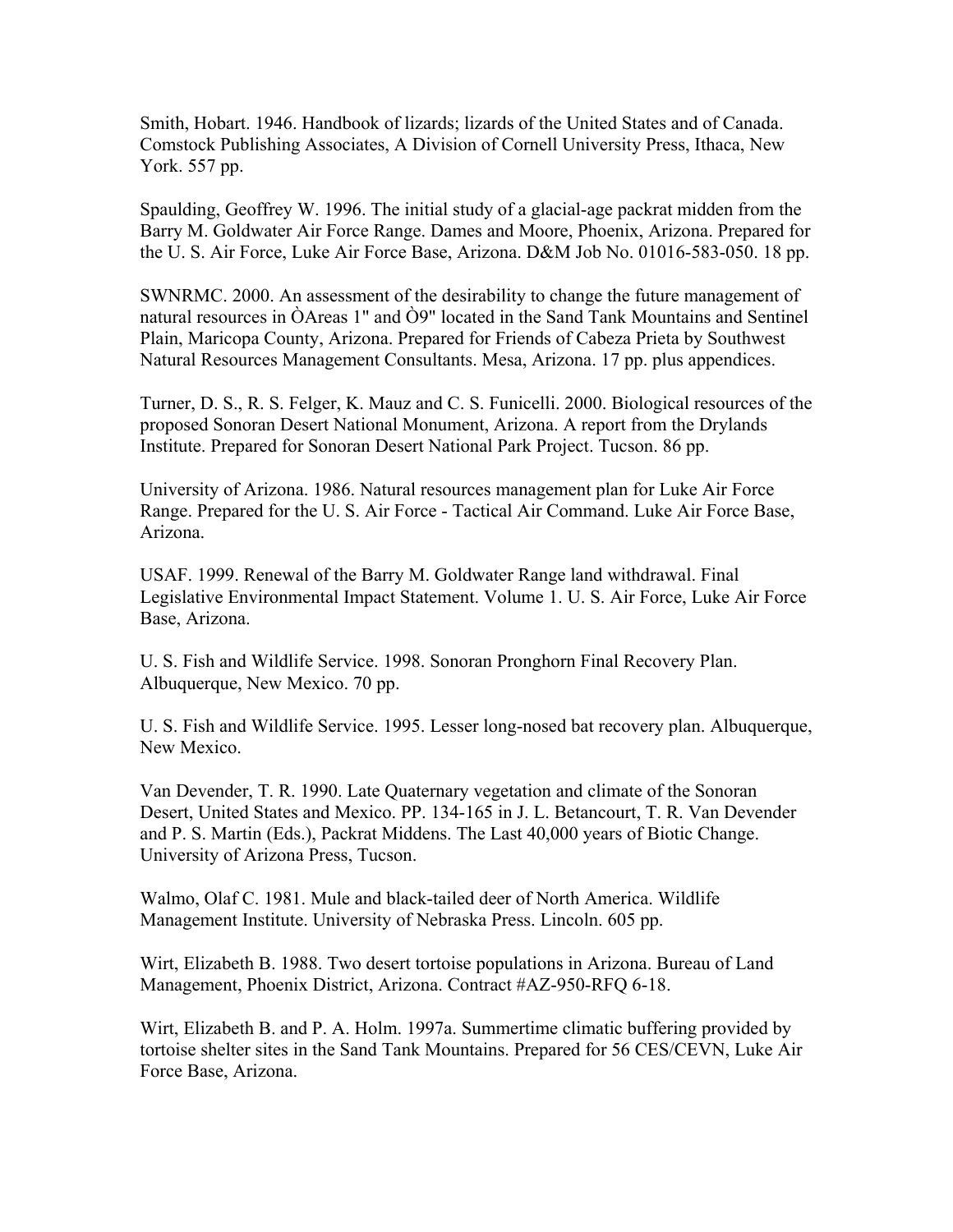Wirt, Elizabeth B. and P. A. Holm. 1997b. Climatic effects on survival and reproduction of the desert tortoise (Gopherus agassizii) in the Maricopa Mountains, Arizona. Arizona Game and Fish Department Heritage Grant, IIPAM #I92035.

Wright, Albert H. and A. A. Wright. 1957. Handbook of frogs and toads of the United States and Canada. Comstock Publishing Associates, a Division of Cornell University Press, Ithaca, New York. 639 pp.

Wright, Albert H. and A. A. Wright. 1957. Handbook of snakes of the United States and Canada. Comstock Publishing Associates, a Division of Cornell University Press, Ithaca, New York. 564 pp.

## **Areas with Special Management or Interest**

BLM 1988a. Lower Gila South RMP/EIS, Environmental Assessment AZ-027-7-21. 36 pp.

BLM 1995. Maricopa complex wilderness management plan, environmental assessment and decision record. June, 1995. Phoenix Field Office, Phoenix, Arizona. 132 pp.

Public Law 106-65. 1999. The Military Lands Withdrawal Act of 1999.

### **Geologic Interests**

ADMMR. 2000. Letter from Arizona Department of Mines and Mineral Resources to Phoenix Field Office of BLM, May 25. 1 page plus enclosures.

ARCADIS, Geraghty & Miller. 1998b. Mineral potential report, Barry M. Goldwater Range, Arizona, land withdrawal. Report prepared for the Bureau of Land Management and U. S. Air Force, Luke Air Force Base, Arizona.

Arizona Geological Survey. 1988. Geologic map of Arizona. Map 26. 1:1,000,000.

BLM. 1986. Lower Gila South final wilderness EIS. U. S. Department of the Interior, Bureau of Land Management, Phoenix District Office. 322 pp.

Keith, S. B. 1978. Map of known nonferrous base and precious metal mineral occurrences in Arizona. Arizona Bureau of Mines (now Arizona Geological Survey). 1:1,000,000.

USGS. 1988. Mineral resources of the Table Top Mountains wilderness study area, Maricopa and Pinal counties, Arizona. U. S. Geological Survey Bulletin 1702-A. 18 pp.

## **Other**